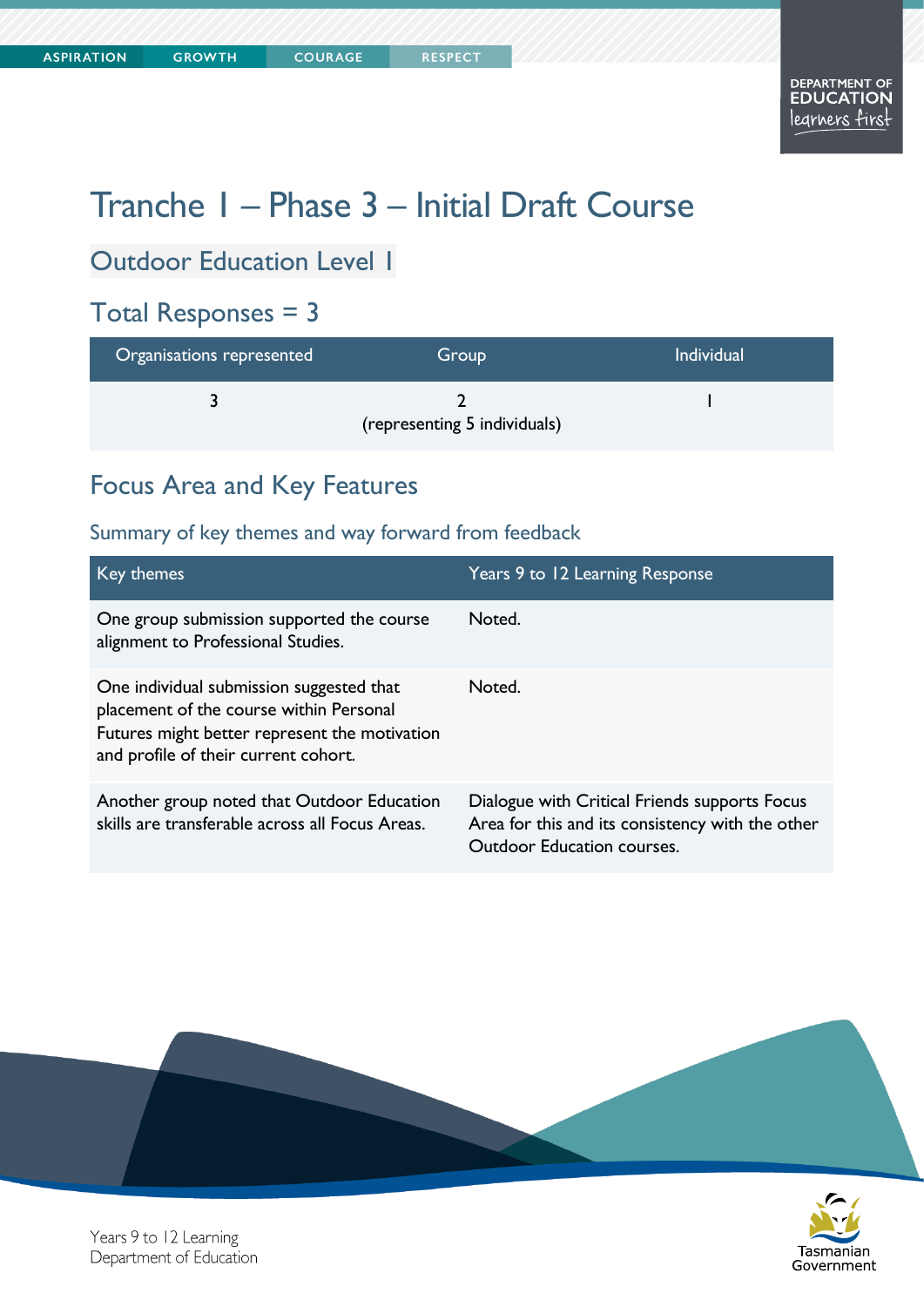# Course Rationale and Description

### Summary of key themes and way forward from feedback

| Key themes                                                                                                                   | Years 9 to 12 Learning Response                                                                |
|------------------------------------------------------------------------------------------------------------------------------|------------------------------------------------------------------------------------------------|
| One group identified repetition in Rationale and Noted the problem with the clarity of purpose<br><b>Course Description.</b> | and intended audience.                                                                         |
| One individual response restated the belief that<br>health and independence are key.                                         | The description (for students and community)<br>and rationale (for providers) will be reviewed |
| Both group submissions supported Rationale as<br>articulating why the course is needed.                                      | and adjusted.                                                                                  |
| One group noted the difference in student<br>audience (Course Description) and provider<br>audience (whole document).        |                                                                                                |

## Integration of General Capabilities

#### Summary of key themes and way forward from feedback

| Key themes                                                                                                                                                                                                       | Years 9 to 12 Learning Response                                                                                 |
|------------------------------------------------------------------------------------------------------------------------------------------------------------------------------------------------------------------|-----------------------------------------------------------------------------------------------------------------|
| All submissions believe that the General<br>Capabilities identified are appropriate.<br>One group identified uncertainty about visibility<br>of Asia and Australia's Engagement with Asia<br>within the content. | Noted.<br>Review and adjust as necessary, confirm with<br>critical friends before submission for next<br>phase. |

## Pathways

| Key themes                                  | Years 9 to 12 Learning Response |
|---------------------------------------------|---------------------------------|
| Respondents agreed that pathways are clear. | Noted.                          |

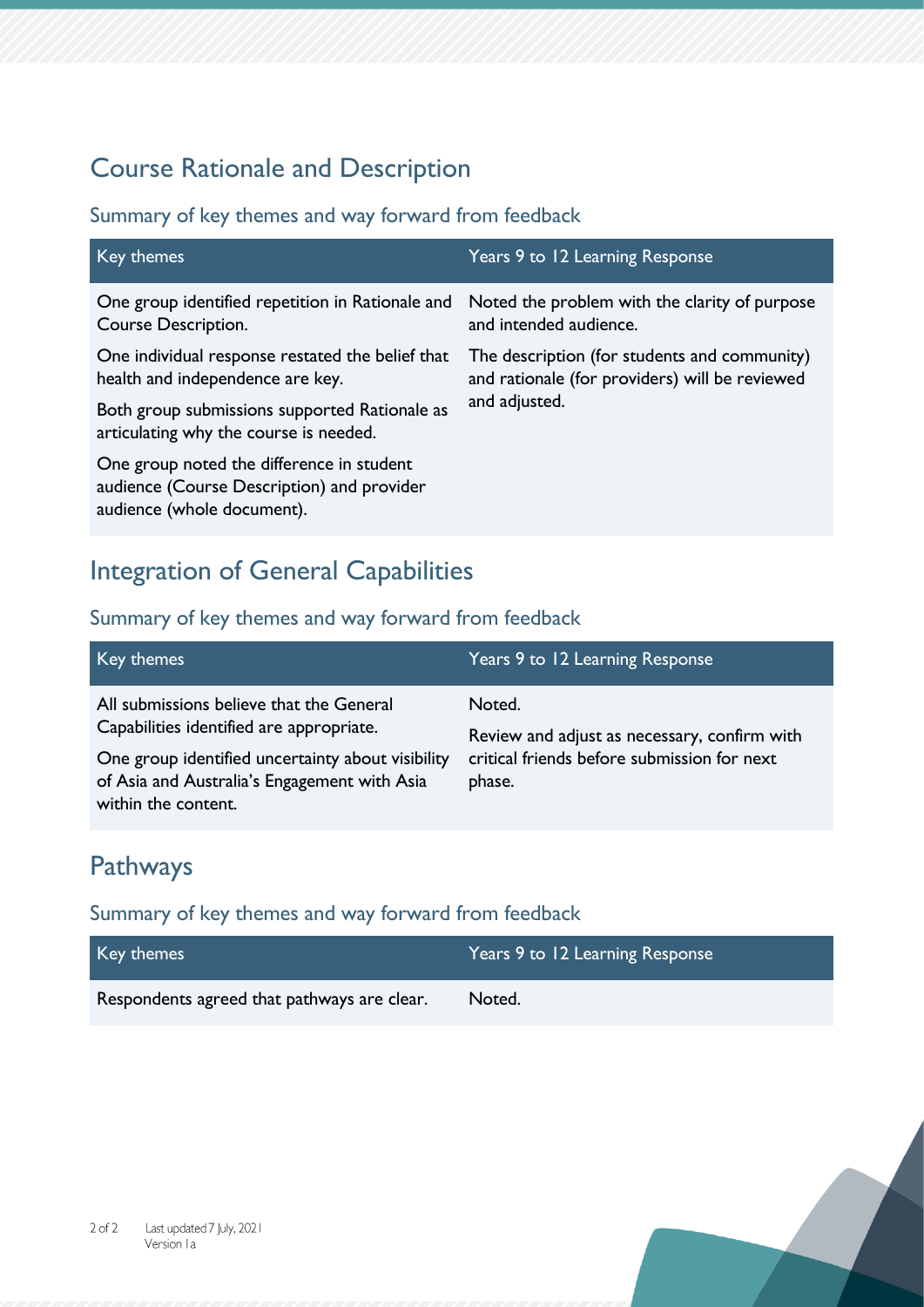One group identified a) a desire to strengthen messages around this course developing attributes that transfer and apply to a wide range of occupations and b) the need for clarity of the connections to current and proposed courses.

#### Key themes Years 9 to 12 Learning Response

Review and adjust as necessary, confirm with critical friends before submission for next phase.

### Course Requirements

#### Summary of key themes and way forward from feedback

| <b>Key themes</b>                                                                                                                                                                                                                                                                                                                                                                                                                                                                                                                  | Years 9 to 12 Learning Response                                                                                                                                                                                                                                                                                                                                                                                                                                                                                                                                                                                                                        |
|------------------------------------------------------------------------------------------------------------------------------------------------------------------------------------------------------------------------------------------------------------------------------------------------------------------------------------------------------------------------------------------------------------------------------------------------------------------------------------------------------------------------------------|--------------------------------------------------------------------------------------------------------------------------------------------------------------------------------------------------------------------------------------------------------------------------------------------------------------------------------------------------------------------------------------------------------------------------------------------------------------------------------------------------------------------------------------------------------------------------------------------------------------------------------------------------------|
| One group noted the following:<br>locating of requirements was difficult<br>concerns that complexity of content seemed<br>challenging for Level I<br>• questioning status and significance of the<br>Australian Adventure Activity Standards and<br>DoE - Procedures for Planning Off Campus<br>Activities)<br>digital resources and whether they might be<br>at risk if unsuitable when used in the field<br>the complexity and repetitive nature of this<br>information across the series of Outdoor<br><b>Education courses</b> | Noted. Responses below:<br>• These are found on Page 7.<br>All Outdoor Education Courses are<br>$\bullet$<br>designed to align with accepted national best<br>practice. The AAAS has been identified as<br>that source. The course applies across<br>sectors so providers will need to comply<br>with their relevant policies, practices, and<br>procedure documents.<br>(The Procedures for POCA applies to DoE<br>sites and will be reviewed for alignment to<br>the Australian Adventure Activity Standards<br>in due course).<br>Review and adjust for clarity as necessary,<br>confirm with critical friends before submission<br>for next phase. |
| Another group noted that:                                                                                                                                                                                                                                                                                                                                                                                                                                                                                                          | Responses as follows:                                                                                                                                                                                                                                                                                                                                                                                                                                                                                                                                                                                                                                  |
| • journaling may be in a variety of forms (not                                                                                                                                                                                                                                                                                                                                                                                                                                                                                     | • A multi-level approach to course group                                                                                                                                                                                                                                                                                                                                                                                                                                                                                                                                                                                                               |
| just digital)                                                                                                                                                                                                                                                                                                                                                                                                                                                                                                                      | documents was proposed.                                                                                                                                                                                                                                                                                                                                                                                                                                                                                                                                                                                                                                |
| • the purpose of minimum group size is                                                                                                                                                                                                                                                                                                                                                                                                                                                                                             | Minimum group size relates to provision of                                                                                                                                                                                                                                                                                                                                                                                                                                                                                                                                                                                                             |
| unclear and the need to meet ratios is a                                                                                                                                                                                                                                                                                                                                                                                                                                                                                           | opportunities to develop collaborative and                                                                                                                                                                                                                                                                                                                                                                                                                                                                                                                                                                                                             |

more significant factor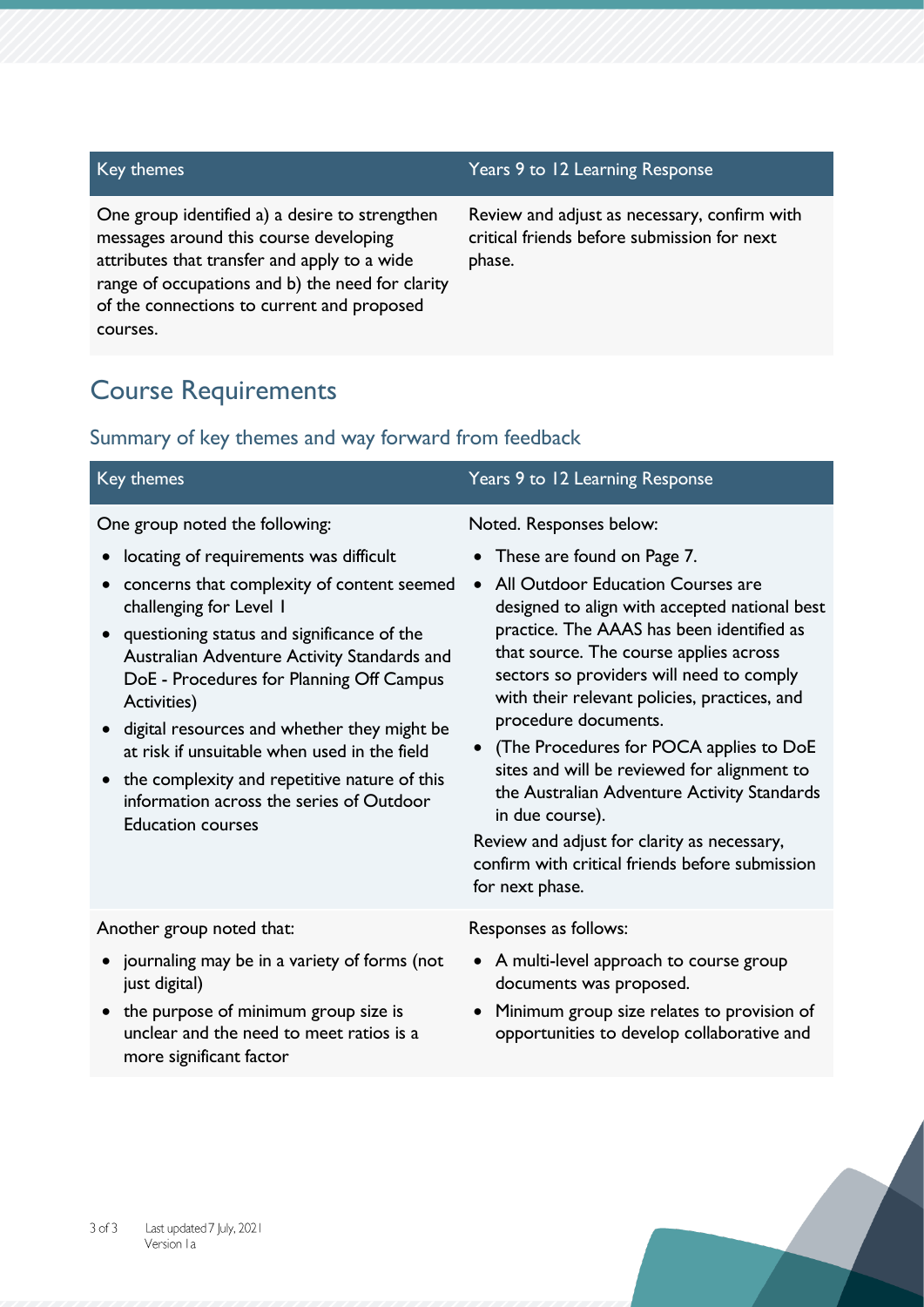• concerns around viability of 150-hour course size at Level 1 and desire for flexibility in modular delivery across Years 9-12 and TCE to address retention, attainment, and engagement

#### Key themes Years 9 to 12 Learning Response

group skills, meet Work Requirements and Criteria.

• 50-hour modularization is a feature of the draft Integrated Model.

Review and adjust for clarity as necessary, confirm with critical friends before submission for next phase.

### Course Structure, Delivery and Progression

| Key themes                                                                                                                                                                                                                                                             | Years 9 to 12 Learning Response                                                                                                                                                                                                                                           |
|------------------------------------------------------------------------------------------------------------------------------------------------------------------------------------------------------------------------------------------------------------------------|---------------------------------------------------------------------------------------------------------------------------------------------------------------------------------------------------------------------------------------------------------------------------|
| Individual submission noted that structure,<br>delivery and progression were clear.                                                                                                                                                                                    | Noted.                                                                                                                                                                                                                                                                    |
| Clarification of the nature of engaging with<br>exposure to professional practice was sought.                                                                                                                                                                          | Outdoor Education teachers represent a<br>significant workforce within the industry sector<br>and in their work behaviour they model<br>professional practices, safety and risk<br>management conventions.                                                                |
| Not clear on how Focus Area features are<br>applied and the differences in these courses to<br>VET.                                                                                                                                                                    | Work Requirements are designed to clearly<br>align with Focus area features.                                                                                                                                                                                              |
| The group submission suggested that:                                                                                                                                                                                                                                   | Noted. Responses below:                                                                                                                                                                                                                                                   |
| a sample program would help providers<br>progression must be within rather than<br>across modules if delivering concurrently<br>sequenced modules better for students who<br>complete a part of the year<br>nature of the course makes concurrent<br>delivery sensible | Sample program scope/sequence modelling<br>will appear in Course Implementation Guide<br>• Full flexibility in modular delivery may be<br>desirable.<br>Review and adjust for clarity as necessary,<br>confirm with critical friends before submission<br>for next phase. |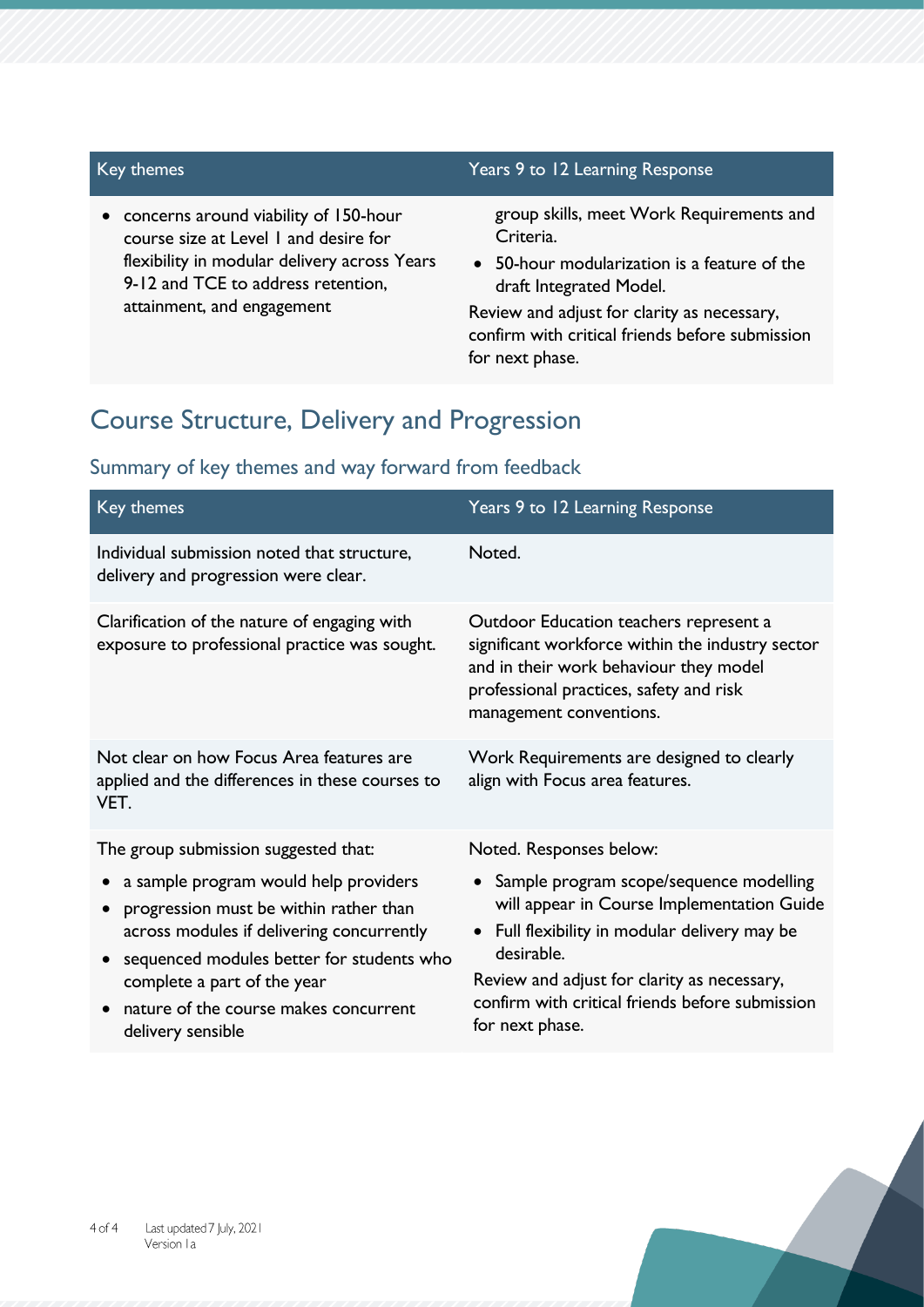# Module Content

| Key themes                                                                                                                                                                                                                                                                                                              | Years 9 to 12 Learning Response                                                                                                                                                                                                                                                                                                                                                                                                                         |
|-------------------------------------------------------------------------------------------------------------------------------------------------------------------------------------------------------------------------------------------------------------------------------------------------------------------------|---------------------------------------------------------------------------------------------------------------------------------------------------------------------------------------------------------------------------------------------------------------------------------------------------------------------------------------------------------------------------------------------------------------------------------------------------------|
| Additional feedback included:                                                                                                                                                                                                                                                                                           | Noted. Responses below:                                                                                                                                                                                                                                                                                                                                                                                                                                 |
| • Focus Area features applied to the context<br>of this course needing greater clarity.<br>Potential for localised engagement and<br>$\bullet$<br>community contexts - desire for agency and<br>flexibility<br>• Over reliance on reflective journaling<br>One provider questioned full day stipulation<br>in Module 3. | Comprehensive documentation supporting<br>the Focus Areas exists on the Years 9 to 12<br>project website. Professional learning<br>sessions have been, and will be, provided<br>leading into course implementation.<br>The Course Implementation Guide will<br>$\bullet$<br>support delivery and clarify many of these<br>queries.<br>Review and adjust for clarity as necessary,<br>confirm with critical friends before submission<br>for next phase. |
| The term" paradigm "seems to be confusing.<br>Defining "professional practice". Possible<br>content error noted on page 13                                                                                                                                                                                              | Focus area wording will be reviewed.                                                                                                                                                                                                                                                                                                                                                                                                                    |
| Desire for a sample digital folio for clarity                                                                                                                                                                                                                                                                           | Provision of a sample folio may be a good<br>project for the Community of Practice after<br>course is underway.                                                                                                                                                                                                                                                                                                                                         |
| Work requirements not matching the Summary                                                                                                                                                                                                                                                                              | Work requirements will be reviewed in<br>consultation with sponsors.                                                                                                                                                                                                                                                                                                                                                                                    |
| Review level and nature of leadership skill<br>development and focus.                                                                                                                                                                                                                                                   | Refine description of level appropriate<br>leadership skills, scaffolding and progressions.                                                                                                                                                                                                                                                                                                                                                             |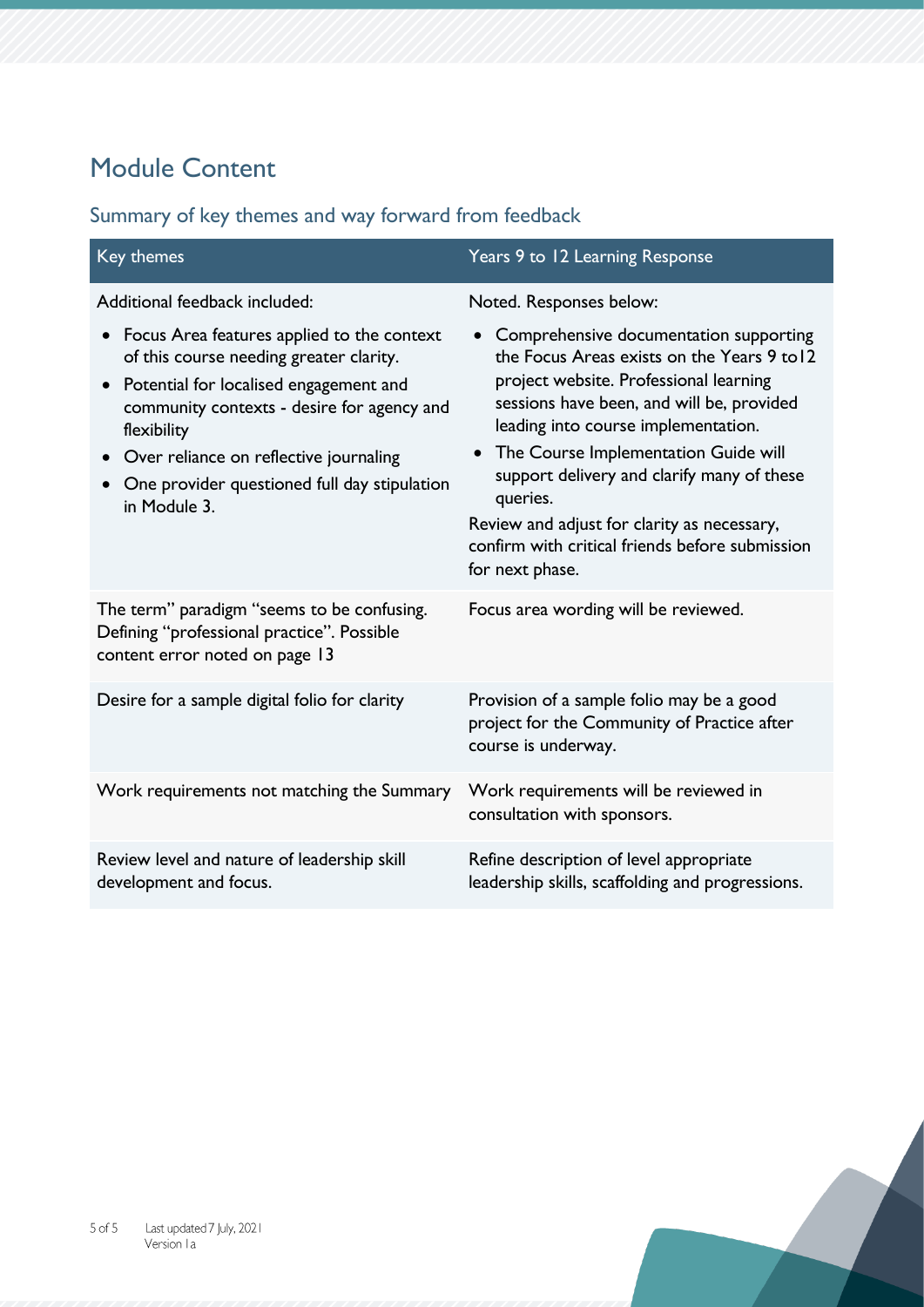# Criteria and Standards

Summary of key themes and way forward from feedback

| Key themes                                                                                                                                                                                                                                                        | Years 9 to 12 Learning Response                                                                                                                                                                                                                                                                                                                               |
|-------------------------------------------------------------------------------------------------------------------------------------------------------------------------------------------------------------------------------------------------------------------|---------------------------------------------------------------------------------------------------------------------------------------------------------------------------------------------------------------------------------------------------------------------------------------------------------------------------------------------------------------|
| Varied feedback including:<br>• Criteria 5 too conceptual, E5 vague<br>• Criteria 4 industry not relevant<br>• Criterial $-$ why two branches<br>• Criteria 4 and 5 not relevant to Level 1<br>• Standards at times appear dense, repetitive<br>and/or ambiguous. | Noted. Specific responses below:<br>• Personal and Social Capability progressions<br>align to the Australian Curriculum General<br>Capability language and descriptors.<br>• Criteria and Standards will be redesigned as<br>a set of 8.<br>Review and adjust for clarity as necessary,<br>confirm with Critical Friends before submission<br>for next phase. |

# Appendix 1 - Line of Sight

### Summary of key themes and way forward from feedback

| Key themes                                                    | Years 9 to 12 Learning Response                                                                  |
|---------------------------------------------------------------|--------------------------------------------------------------------------------------------------|
| All responses affirmative.                                    | Noted.                                                                                           |
| One response commented on the symbols key<br>and explanation. | The use of Australian Curriculum General<br>Capabilities and the CCCP icons will be<br>reviewed. |

# Appendix 2 – Alignment to Curriculum Frameworks

| Key themes | Years 9 to 12 Learning Response |
|------------|---------------------------------|
| N/A        | N/A                             |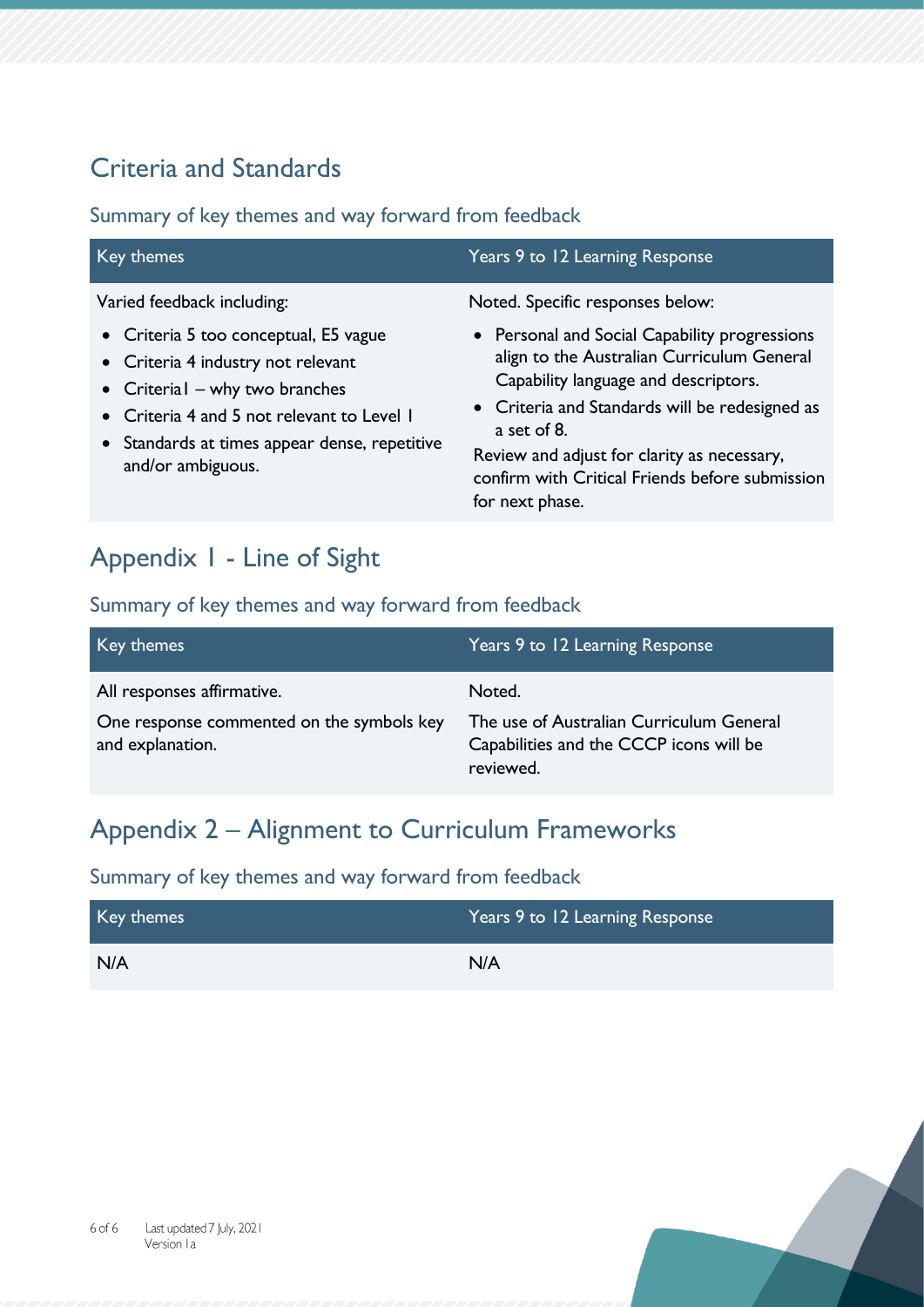# Appendix 3 – Work Requirements

### Summary of key themes and way forward from feedback

| Key themes                                                                                                                                                                                                                                               | Years 9 to 12 Learning Response                                                                                                            |
|----------------------------------------------------------------------------------------------------------------------------------------------------------------------------------------------------------------------------------------------------------|--------------------------------------------------------------------------------------------------------------------------------------------|
| Repeated use of journal and multimodal<br>presentations as a guide good, but if a<br>compulsory requirement they may overly<br>reduce teacher or learner agency.<br>A summary of time totals aligned to<br>theory/practical activities would be helpful. | Noted.<br>Review and adjust for clarity as necessary,<br>confirm with critical friends before submission<br>for next phase.                |
| A sample of the folio of work would be<br>appreciated.                                                                                                                                                                                                   | Preparation of sample work requirement folio<br>resources would be good as part of a<br>Community of Practice following<br>implementation. |

# Further Appendices

| Key themes                                                                                                                                                                                                                                                | Years 9 to 12 Learning Response                                                                                                                     |
|-----------------------------------------------------------------------------------------------------------------------------------------------------------------------------------------------------------------------------------------------------------|-----------------------------------------------------------------------------------------------------------------------------------------------------|
| Coasteneering/ sea level traversing popularity<br>growth - consider for Appendix 6 the Outdoor<br><b>Education: Guidelines for Practical Activities.</b><br>Activity guide is good – should have Outdoor<br>Education Tasmania review for suitability and | Review and adjust for clarity as necessary,<br>confirm with Outdoor Education Tasmania and<br>critical friends before submission for next<br>phase. |
| currency.                                                                                                                                                                                                                                                 |                                                                                                                                                     |